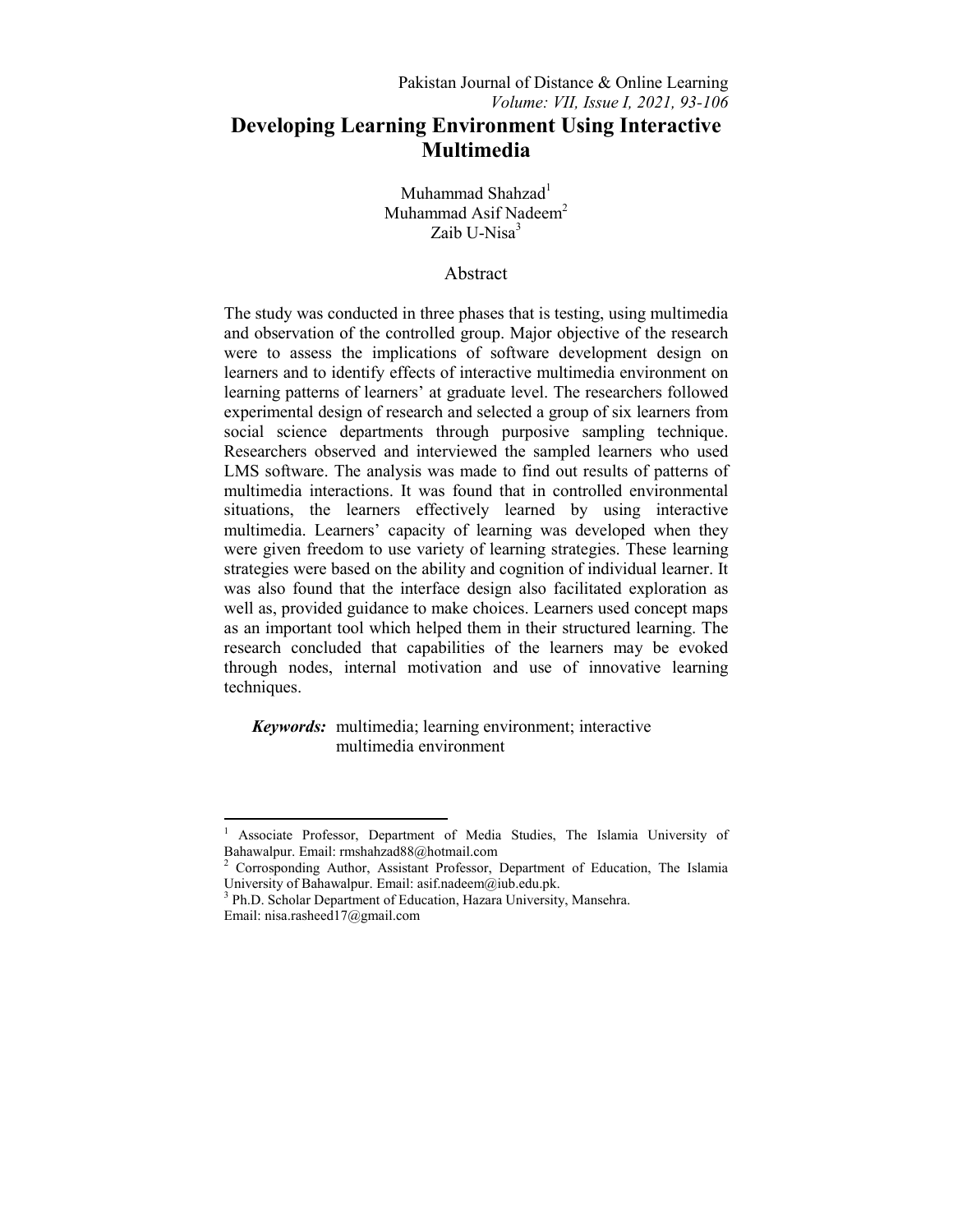### **Introduction**

Computers have been used for educational purposes more than two decades ago. Recently computer technology has been enhanced with deep advances in the field of multimedia which is commonly referred to as information delivery in the form of text, graphics, animation, audio and video via computer (Hood, 2007, pp., 2007). In the advanced countries, where multimedia has been widely used to convey information education is imparted in various forms. Efforts to use information and multimedia technology in education in Pakistan has become increasingly active during the last decade (Amble, 2012, pp. pp.339-353). The present research intends to report the interaction patterns of the use of multimedia software in their learning. Following are the patterns of interaction that are used to develop learning environment.

#### **Interaction patterns**

Major advantage of using interactive multimedia is the ability to allow learners to explore learning material by variety of ways. Majority of the researchers believed that the learners may develop better understanding of the concepts if they are given opportunities to learn by multiperspectives. This understanding of the learning content may be enhanced by developing connections in knowledge and the learning content. However, (Duit & Treagust, 2012), and (Bozer, Levin, & Santora, 2017) identified that learner's interaction in the learning environment is a complex concept and it varies form one individual to another.

 The cause of these variances was stated by researchers such as (Czaja, Boot, Charness, & Rogers, 2019), (Johnson, 2013) and (Lidwell, Holden, & Butler, 2010) who found out that these differences occur due to learning individual differences. These individual differences were rooted in the variance of ability to process information which is found among individuals, cognitive style, levels of existing knowledge and intrinsic motivation.

 According to majority of the researchers such as Hammond, Neff, Farr, Schwall, & Zhao (2011) and Masood & Afsar (2017), this phenomenon of pattern of information was due to the factors under influences such design of the software (user friendly), interface design (User controlled) and the type of tasks given to the learners (easy, medium, High).

 This discussion brings out the conclusion that the pattern of learner's interaction in multimedia environment depends upon; individual differences of learning styles and cognitive ability, some aspects of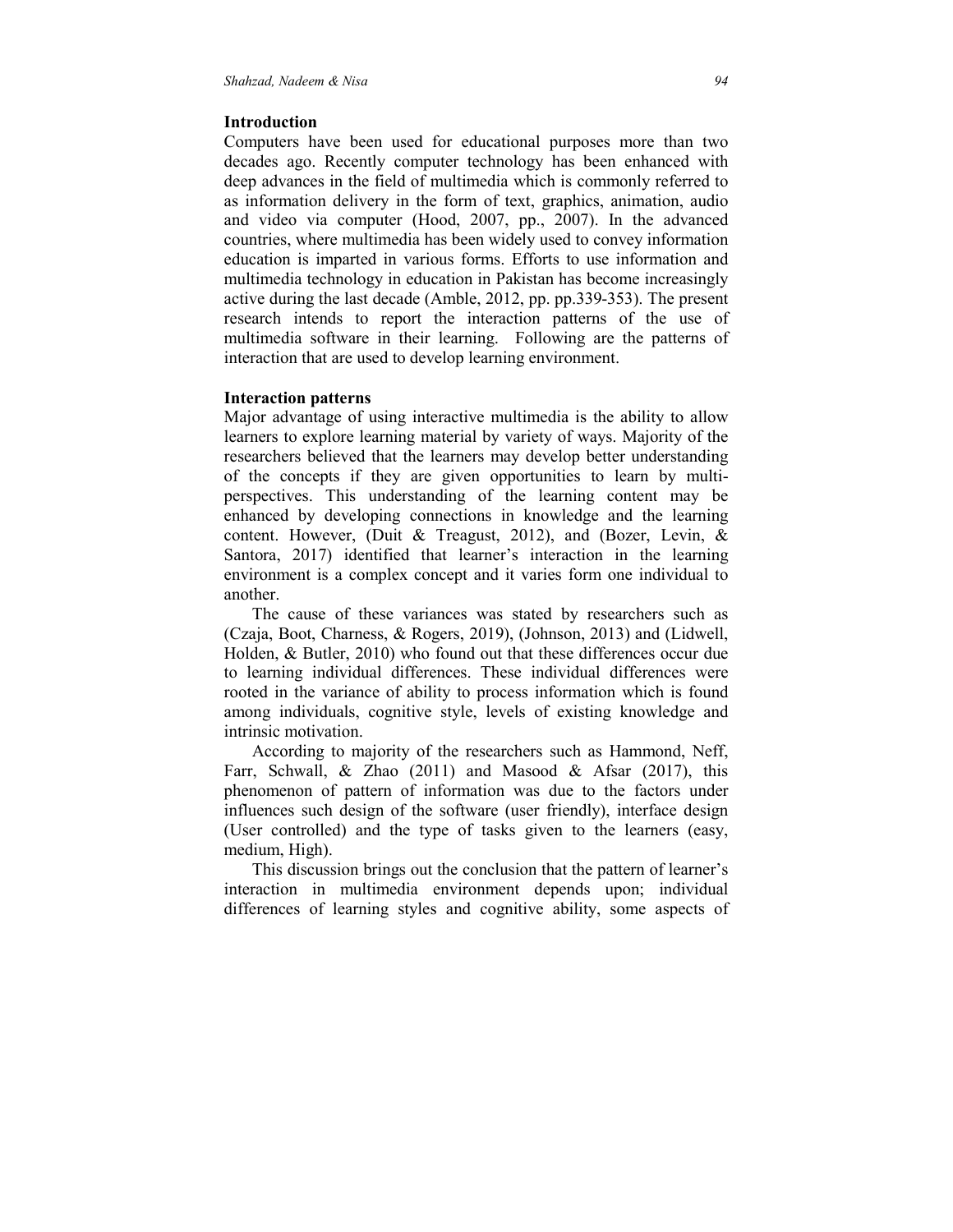design software development as well as the mechanism of interaction between students and computers (Naz, 2015).

#### **Review of Literature**

It is quite evident that the most popular methods for analyzing interaction patterns is by using a log file (Cerezo, Sánchez-Santillán, Paule-Ruiz, & Núñez, 2016). The log file records learner's activities while interacting with software. An analysis of the log files seemed to provide information on the sequence of events performed by a learner (Van Laer  $\&$  Elen, 2018). These performed acts give out impact of individual difference on their learning styles. The traces of these learning styles were explored and determined in this research.

 The composite literature quoted on these traces acknowledged that log files had some drawbacks. These drawbacks were reckoned by (Markham, 2012) who calculated that some selected activities performed on log files were selective in its approach and they did not seem to serve the purpose. Major drawback discussed in this regard was the leaner's background and his or her approach towards basic knowledge (Yasmin, Naseem, & Masso, 2019). So, the literature review of the researchers in this field seemed dissatisfied with the observation techniques only (Khalid & Azeem, 2012). No doubt direct observation methods in such cases are quite effective as they provide accurate picture of the learner's interaction patterns (Aslam, Soban, Akhtar, & Zaffar, 2015). Occurrence of these events may be recorded by using camera records. Based on these records interactive analysis is possible. Keeping in mind these annotations of the previous researchers the present research conducted interview with the learners so that complete information about their basic knowledge may be undertaken.

 Incorporation of interaction pattern analysis is not new in the field of educational research as majority of the researchers such as (Handelsman, Briggs, Sullivan, & Towler, 2005) identified effectiveness of use of interaction pattern analysis. The above-mentioned researchers studied the effectiveness of exploration based on concept maps. (Chen, Chou, & Huang, 2016) used the same techniques and studied various patterns of information retrieval and reviewed that learner's motivation, existing knowledge of the learner and individual style of processing the information seemed to affect the memory retention of the learner. Findings of the research studies of (Malta et al., 2018) also seemed to imply similar approach to study the use of media in an educational software.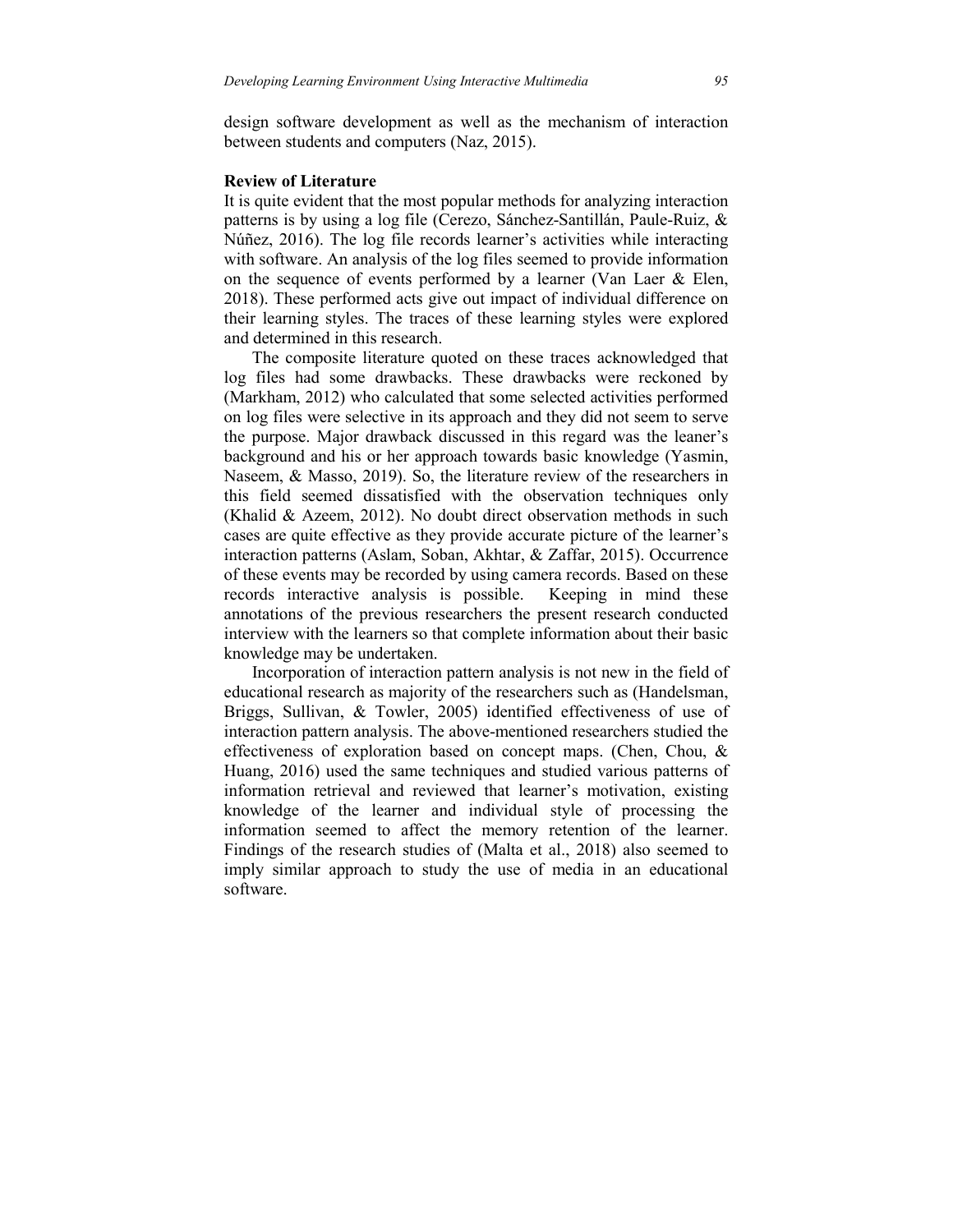Literature review of most of the studies (Taylor et al., 2018) in this filed seemed to classify that in an active learning situation a learner developed knowledge through directly constructed patterns, manipulated it, tested and explored it. Learner used all these prototypes to achieve the goal of developing concepts and mind maps (Liu, Chen, & Chang, 2010). It required the effectiveness of interaction between users with a computer. Hail observed that individual differences in learning act as a factor of the effectiveness to interact between learner and the computers (Richardson, Maeda, Lv, & Caskurlu, 2017).

 It is evident with the previous research studies that the studies based on learner's interaction patterns is one of the important methods of improving the quality of an educational software (Wong et al., 2015). Efforts were made during the COVID days by most of the software development companies to develop locally made as well as globally developed multimedia software's for these interactive learning operations. Learning Management System (LMS) was first time introduced in Pakistan (Reimers, Schleicher, Saavedra, & Tuominen, 2020). Basic purpose of this software was to fulfill educational needs of the learners during COVID days.

 Present pandemic situations demanded an interface of online learning. This paradigm shift seemed to be new for the learners who are habitual to face to face learning. They faced difficulties in using the software and they were in trouble to observe their learning's through this system of education. Even the teachers at university level faced problems in using different type of Medias such as Skype, Zoom and Google classroom. In order to resolve this issue local made learning management systems were introduced in the universities. Same pattern was adopted in the universities of southern Punjab (Pakistan). This seemed to provide relief for the learners and present research identifies the use of those multimedia produced learning environments.

### **About Software**

Learning Management System (LMS) software is a prototype of interactive multimedia physics software developed using Author ware version 3.5 compilation package, based on a combination of methods hypertext, hypermedia and simulation. LMS software contains topic teaching electrostatic physics subjects at Form Five level and there are several subtopics such as electric charge, electric field and potential difference (Keenaghan, 2018).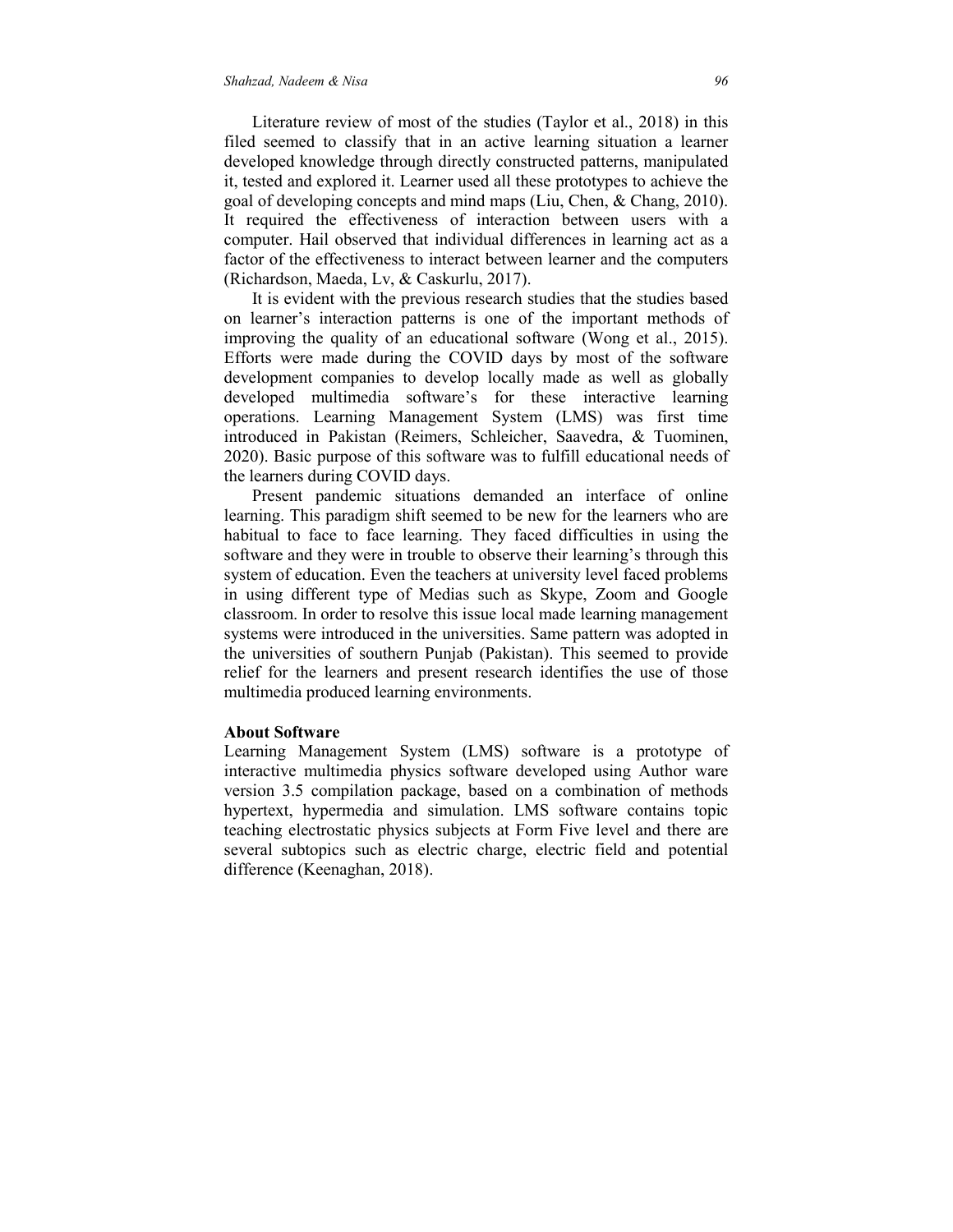## **Objectives of the Research**

Objectives of the research were to:

- i) Assess the implications of software development design on learners
- ii) Evaluate the interface design learning patterns through use of LMS on learner's interaction online patterns
- iii) Identify effects of interactive multimedia environment on individual's learning capabilities.

## **Methodology**

The experimental research was conducted in the departments of social sciences in Islamia University of Bahawalpur (Punjab). The research was divided into three phases that were phase one regarding pre-test and posttest, where learners were tested before the application of LMS software and then post-tested after the controlled event in which they were given treatment. In the second phase, the students were showed videos on multimedia and in third and last phase the controlled group was observed keenly by the researchers to assess the changes that were found among the learners after using multimedia and software. In this research, purposively selected learners from the social sciences faculty were taken as a sample. These departments were Department of Education, Educational Training, Social Work Department, Media Studies Department, Health and Physical department, History Department, political Science and Geography departments were taken as a population of the study. Six out of four learners with excellent results in B.S 7th semester and M.A 4th semester, 2020 were selected through purposive sampling technique. So, six students from each department were taken as a sample of the research. Overall 48 learners were taken as a sample of the research. It was assumed that the selected learners will be able to use software effectively in their learning.

 Hypertext approach and hypermedia are used to enable exploration between nodes which contains a variety of information in the form of text, graphics, animations and video clips. The simulation approach is to represent an abstract or dangerous process and experimental activities. Exploration and exploration activities are focused on this software to give students the opportunity to build knowledge based on their cognitive strategies and styles.

 During the interaction session with the computer, a video camera is installed to observe and record events that are specifically focused to be studied through this research. Video recordings for each student were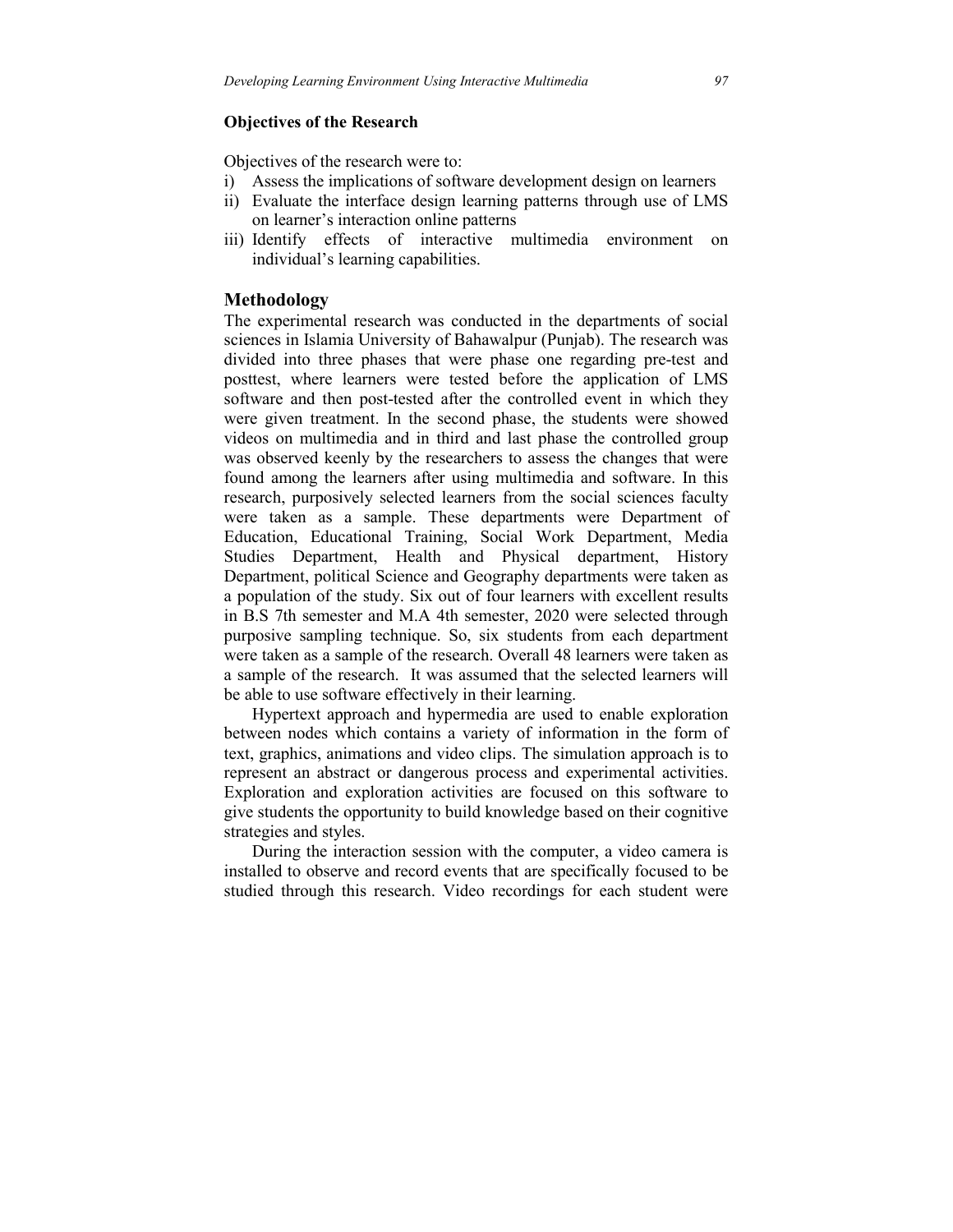then analyzed. Interview in subsequent clinics are done to gather more information on some events and activities that the student has done.

The events are:

- $\triangleright$  Moves to a new node.
- $\triangleright$  Activate hot spots to retrieve information in the form additional text, graphics, animation, audio or video clips.
- $\triangleright$  Switch to the main menu.
- $\triangleright$  Move to concept map.
- $\triangleright$  Select a concept found in the concept map to learn.

# **Results and Discussion**

Based on the objectives of the study, three categories of analysis were conducted, namely:

# **Phase 1**

## **Implications of software development design**

Table 1 and 2 showed the score obtained while observations were made and the duration of the interaction and the number of events that have been performed by the student concerned.

# **Obtained Scores of the Case Study**

## *Table 1*

Description of the attained scores of the sample learners

| Learners | <b>Scores</b> |
|----------|---------------|
| А        | 8/10          |
| в        | 7/10          |
| C        | 7/10          |
| D        | 7/10          |
| E        | 7/10          |
| Е        | 5/10          |

# *Table 2*

Period of Interaction and Number of Events

| <b>Students</b> | Interaction period | Bit. Events (minutes) |
|-----------------|--------------------|-----------------------|
|                 |                    | 89                    |
|                 | 53                 | 102                   |
|                 | 55                 | 87                    |
|                 | 46                 | 98                    |
| H               |                    | 125                   |
|                 |                    | 145                   |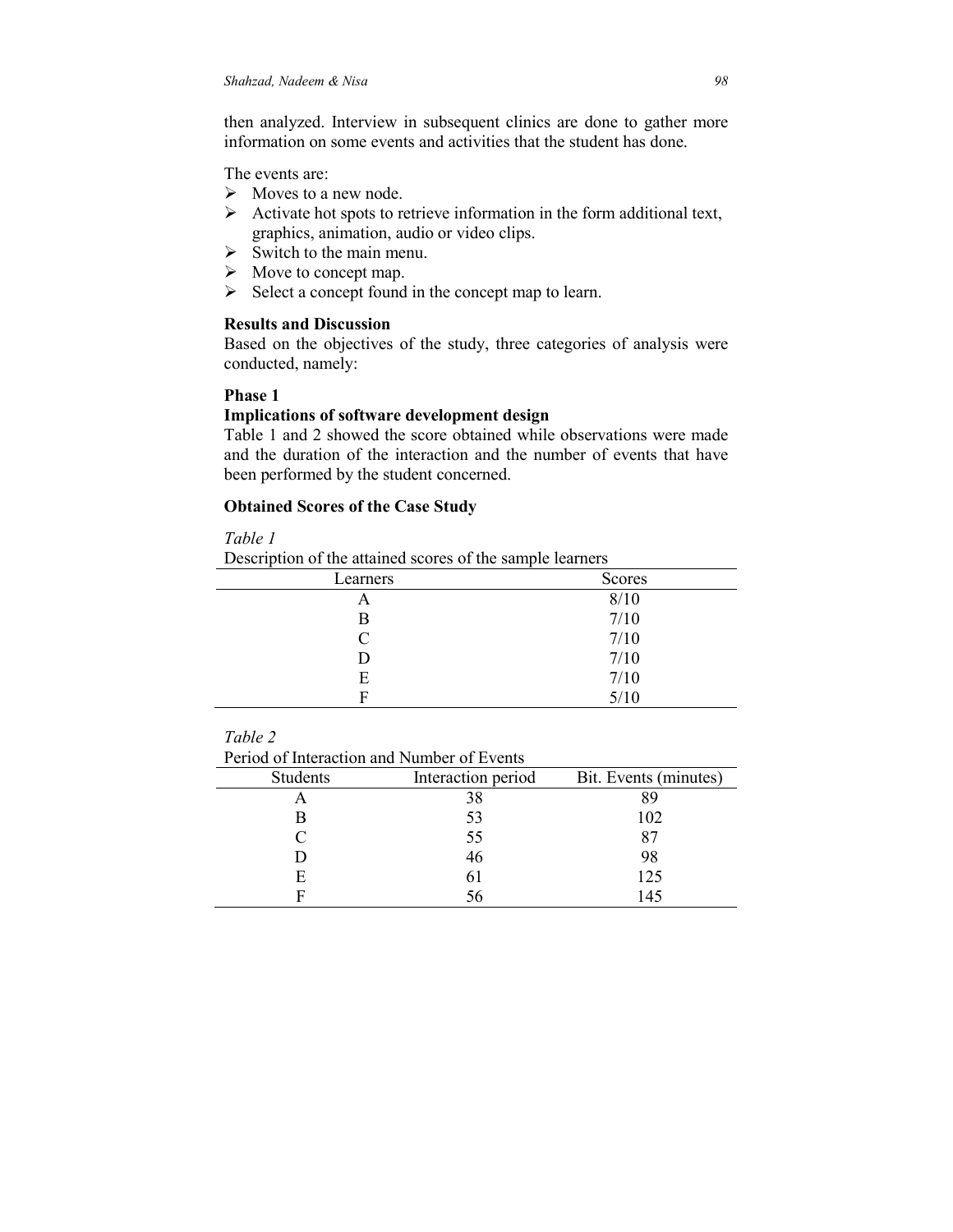The above results showed that students have learning needs and strategies which vary from person to person. Some learners need interaction time longer and they require more information or activity compared with their counterparts. This may be related to a student's cognitive ability. To meet individual differences requirements, educational software might be developed flexible and suitable to fulfill the needs of the individuals. The flexibility might be adjustable as par the cognitive abilities of the learners.

 Sequence analysis of the events taken from the observation of the learners through recorded videos showed that the learning trajectory that has been done by the students seemed complex and differed in interaction patterns. Individual differences were observed in this regard. Generally, there are two significant patterns that are a) structured patterns and b) unstructured patterns.

 Present research dealt with the learning styles so, it was maintained to observe how learners attained information and then processed it cognitively. It was found that every individual learner obtained information differently and processing system of each learner also remained different. Every individual used different patterns of interaction with the software. Merrill, (2009) rightly observed that the learners should be given the freedom to control the sequence of events while learning (Merrill & West, 2009). This sequential learning provides them openness to variety of learning strategies. They can acquire learning skills according to their style and cognitive needs. To achieve this a software may have effective user control which may allow student to learn according to their own orientation (Kirschner, Sweller, & Clark, 2006).

 The analysis of the interview identified that the learners liked the learning situations provided to them as it gave them complete freedom and they were able to determine the rate and style of learning on their own ways and means.

 Findings through this research proved that, software developed through hypertext, hypermedia and simulation perspectives, are appropriate to provide a learning environment that has user control effective.

# **Phase 2**

#### **Design implications (Video Recording Sessions)**

The video recording sessions disclosed that the learners who used the exploration tools, consisted of the main menus, icons, hot spots and concept maps for the exploration of information, explored concepts or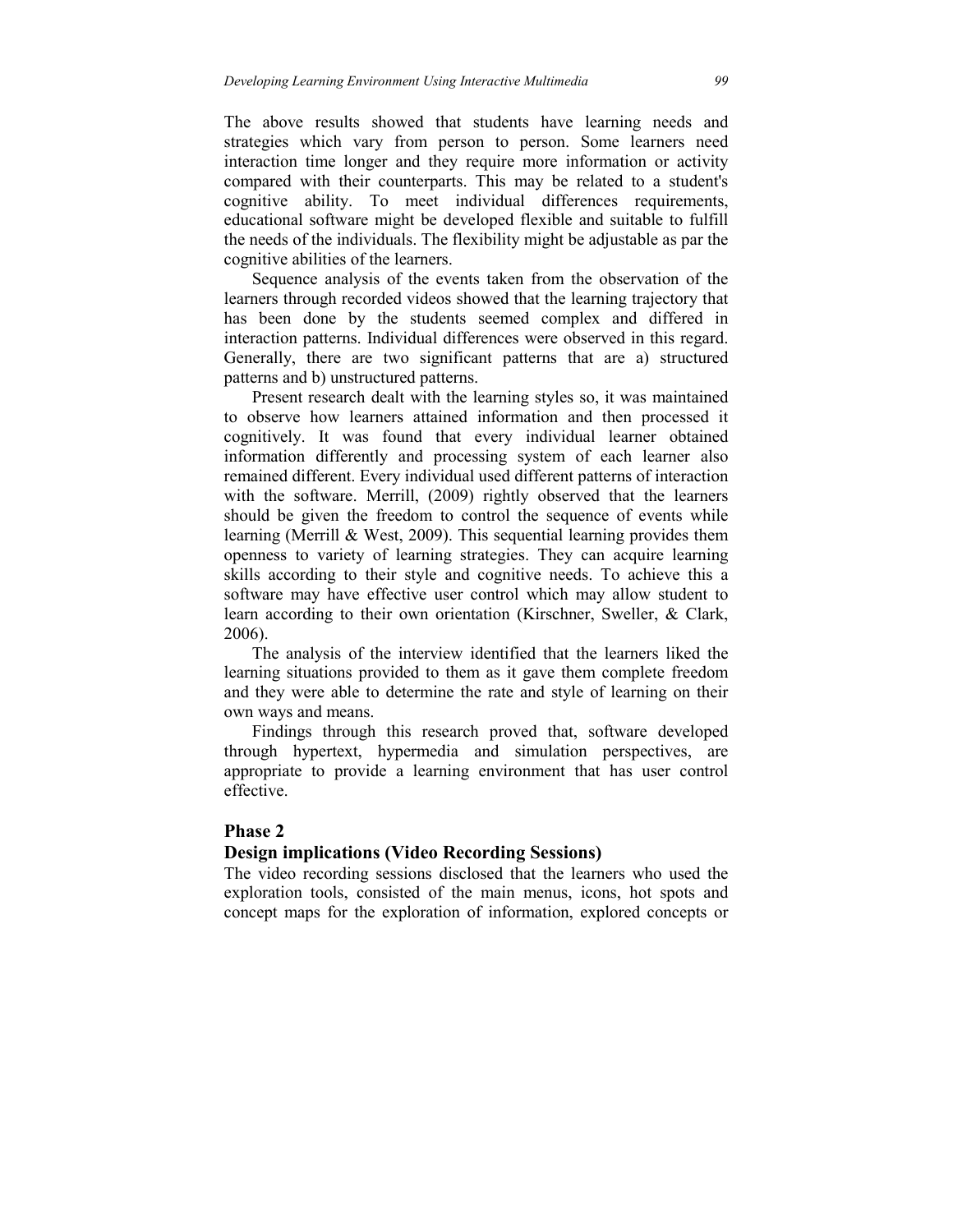select new nodes, even with varying frequency (Rahman, 2017). It was also identified that the note, the use of interactive icons with the selection of appropriate graphics were found to be effective in highlighting information in animated, audio and video forms. It is evident when most animations and videos are represented with interactive icons seemed accessible to the learners.

 Students with structured interaction patterns were found to move systematically in between nodes and it happens just because they were able to structure the knowledge in a suitable way. Students with a nonlinear style often use maps and concepts to move to a new node. They can view software content in overall way and select the concepts to learn. Concept maps are a tool for major exploration and necessary for them to structure their learning (Jo, Park, & Lee, 2017).

 The results of the observations also showed that there was some important information already not accessible by the students in exploration. This showed that students needed guidance that gives a more detailed picture of what kind of information that is found in a node (Schiaffino, Garcia, & Amandi, 2008). The observations presented that the interface design of a software might be developed to display on the available options in the form of nodes. It is important to note that the software developers may develop software's which may help learners in developing exploration networks. Not only exploratory but also it may help the leaner in developing learning structures too.

#### **Phase 3**

#### **Node types and student interactions (Observation design)**

Observation of the nodes indicated that the nodes have degrees of high interactivity such as; experimental simulation nodes and physical phenomena nodes. These two nodes become the focus of the students. In the experimental simulation node, students can change variables, construct and test hypotheses. Since the learners have limited time to conduct learning activity on computer so these nodes may be developed as user friendly. A learner is influenced by external factors too, the use of computer simulations is an effective alternative to develop a concept through experiments (Merchant, Goetz, Cifuentes, Keeney-Kennicutt, & Davis, 2014). Meanwhile, in the nodes of processes physically students can explore and discover an abstract phenomenon or dangerous through computers. Animation is used as a model to illustrate abstract processes while video clips give a true picture of a process which is dangerous or should not be shown in the classroom.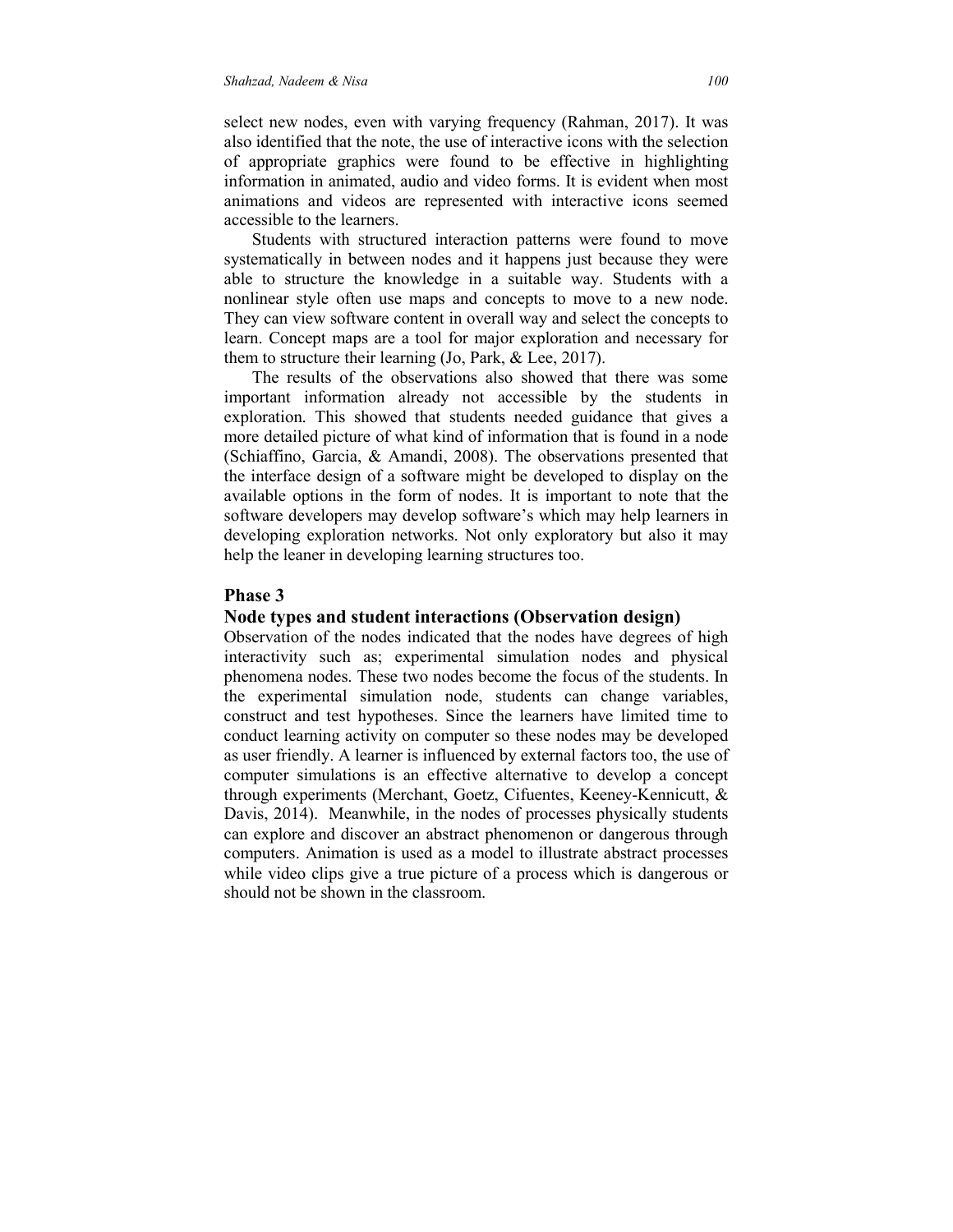Teaching approach as this has given students the opportunity to study the phenomenon with more clearly and this has increased their interest and curiosity (Orcutt & Dringus, 2017). Generally, observations are made about student interactions with nodes which showed that software may be capable of inducing curiosity and provide a wide range of opportunities to build understanding in a variety of orientations. This will increase learner interest and motivation.

#### **Summary of Results**

The findings of the study were based upon the objectives. These findings were constructed on the observations, recorded videos and interviews from the learners. The findings stated that:

 The learners may be given longer time to collect information about the learning interface. Every learner has individual mind and capacity for the cognition or result orientation. Some learners adopt or acquire learning quickly some are mediocre while some are slow learners. So, the time may be given as per their cognitive ability. This freedom of adoptability seemed to impact their sequential learning experiences. This learning experience provided them freedom to control sequential events in their learning experiences. In this process learners can easily learn the strategies of learning and they can acquire learning skills according their cognitive needs.

 The interviews findings identified that learners liked to learn in situational learning. The cause behind this finding seemed that the learning situations provided them complete freedom and they were able to determine the rate and style of learning on their own. This learning session of free will provided them an opportunity to utilize their leisure time completely. In face to face classes they were unable to recapitulate the lecture while on media they were able to record and recall the sessions as they are readily available for them.

 Sessions conducted while recording of the videos identified that the learners using exploratory tools were able to develop concepts. They attained new nodes and they were quick in their exploration and understanding of the concepts. The learning concepts illustrated with Audio Visual nodes were self-explained and easy to understand for the learners. It was found that those learners who worked with structured interaction patterns seemed to work systematically in between nodes and it was just because they were able to work according to their suitability. This happened because the nodes have greater degree of interactivity. A learner is influenced by external factors too; the use of computer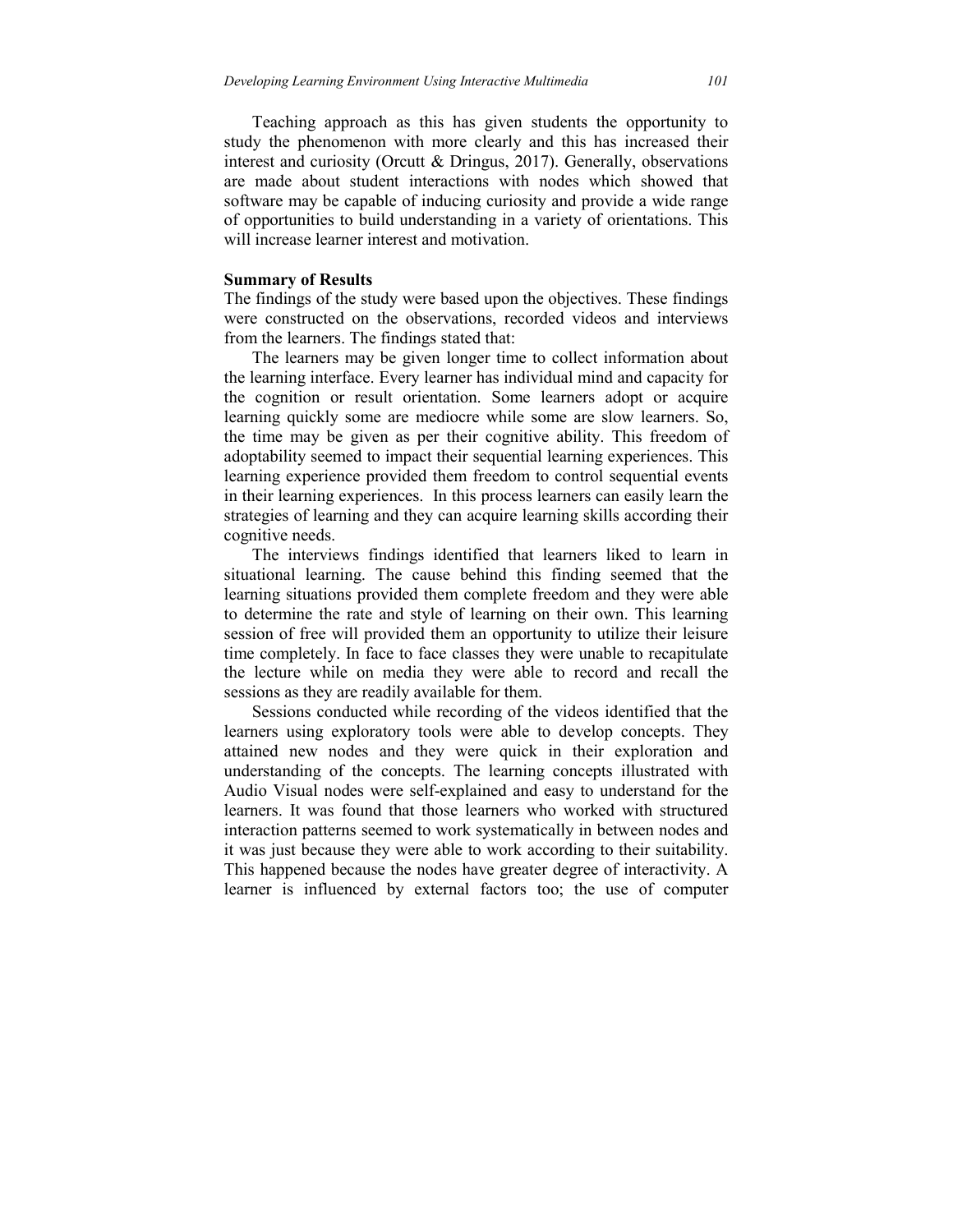simulations is an effective alternative to develop a concept through experiments.

### **Conclusion**

It may be concluded that multimedia education software should contain instruction in various forms such as text, graphics, audio and visuals but should also provide a learning environment which may provide learners with an ample opportunity to explore, discover and relate concepts to enable the learners to enhance knowledge, based on their own strategy and to satisfy the curiosity instinct within them.

 Effective educational software should provide the widest possible opportunity to the learners at university level. The focus of software's should be to develop their knowledge structure. These software may have control over good user, has a high level of interactivity and is assisted by effective interface design. Software must also be able to increase motivation, encouraging taboos as well as encouraging exploration and exploration. This situation will lead to active learning and have expected learning productions through high effectiveness. There are many more aspects that need to be investigated and an effort may be made to develop quality software at local education level. Efforts may be made to obtain criteria that can be used as a reference to develop high quality local education software. One aspect may be kept in mind what needs to be studied in more depth is the aspect of the effectiveness of the interaction between users with computers and the factors that affect them. Lastly, development and research should be one of the focus of the field education to ensure the success of computer integration programs in education at our country.

 It is recommended that the software developers of educational learning may try to meet the individual differences requirements; educational software might be flexible and suitable to fulfill the requirements of individuals. The flexibility might be adjustable as par the cognitive abilities of the learners. The flexibility might be adjustable as par the cognitive abilities of the learners. Software may have effective user control which may allow students to learn according to their own orientation. It is important to note that the software developers may develop software's which may help learners in developing exploration networks. Not only exploratory but also it may help the leaner in developing learning structures too. The learners should be given the freedom to control the sequence of events while learning. This sequential learning provides them openness to variety of learning strategies.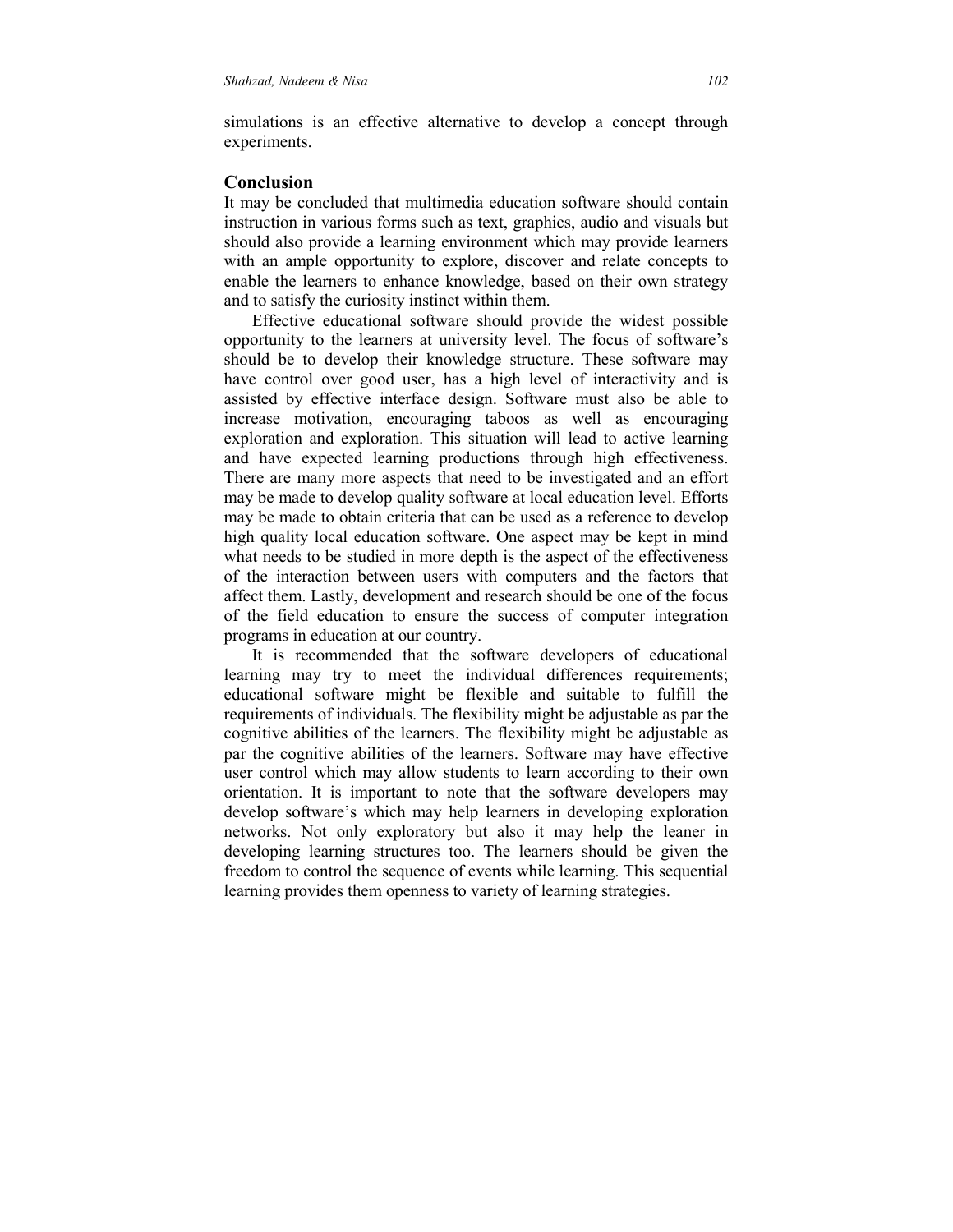#### References

- Amble, J. C. (2012). Combating terrorism in the new media environment. *Studies in Conflict & Terrorism, 35*(5), 339-353.
- Aslam, W., Soban, M., Akhtar, F., & Zaffar, N. A. (2015). Smart meters for industrial energy conservation and efficiency optimization in Pakistan: Scope, technology and applications. *Renewable and Sustainable Energy Reviews, 44*, 933-943.
- Bozer, G., Levin, L., & Santora, J. C. (2017). Succession in family business: multi-source perspectives. *Journal of Small Business and Enterprise Development, 24*(4), 753-774.
- Cerezo, R., Sánchez-Santillán, M., Paule-Ruiz, M. P., & Núñez, J. C. (2016). Students' LMS interaction patterns and their relationship with achievement: A case study in higher education. *Computers & Education, 96*, 42-54.
- Chen, C.-H., Chou, Y.-Y., & Huang, C.-Y. (2016). An augmentedreality-based concept map to support mobile learning for science. *The Asia-Pacific Education Researcher, 25*(4), 567-578.
- Czaja, S. J., Boot, W. R., Charness, N., & Rogers, W. A. (2019). *Designing for older adults: Principles and creative human factors approaches*. Boca Raton: CRC press.
- Duit, R., & Treagust, D. F. (2012). *How can conceptual change contribute to theory and practice in science education? Second international handbook of science education* (pp. 107-118). Dordrecht: Springer.
- Hammond, M. M., Neff, N. L., Farr, J. L., Schwall, A. R., & Zhao, X. (2011). Predictors of individual-level innovation at work: A metaanalysis. *Psychology of Aesthetics, Creativity, and the Arts, 5*(1), 90- 105.
- Handelsman, M. M., Briggs, W. L., Sullivan, N., & Towler, A. (2005). A measure of college student course engagement. *The Journal of Educational Research, 98*(3), 184-192.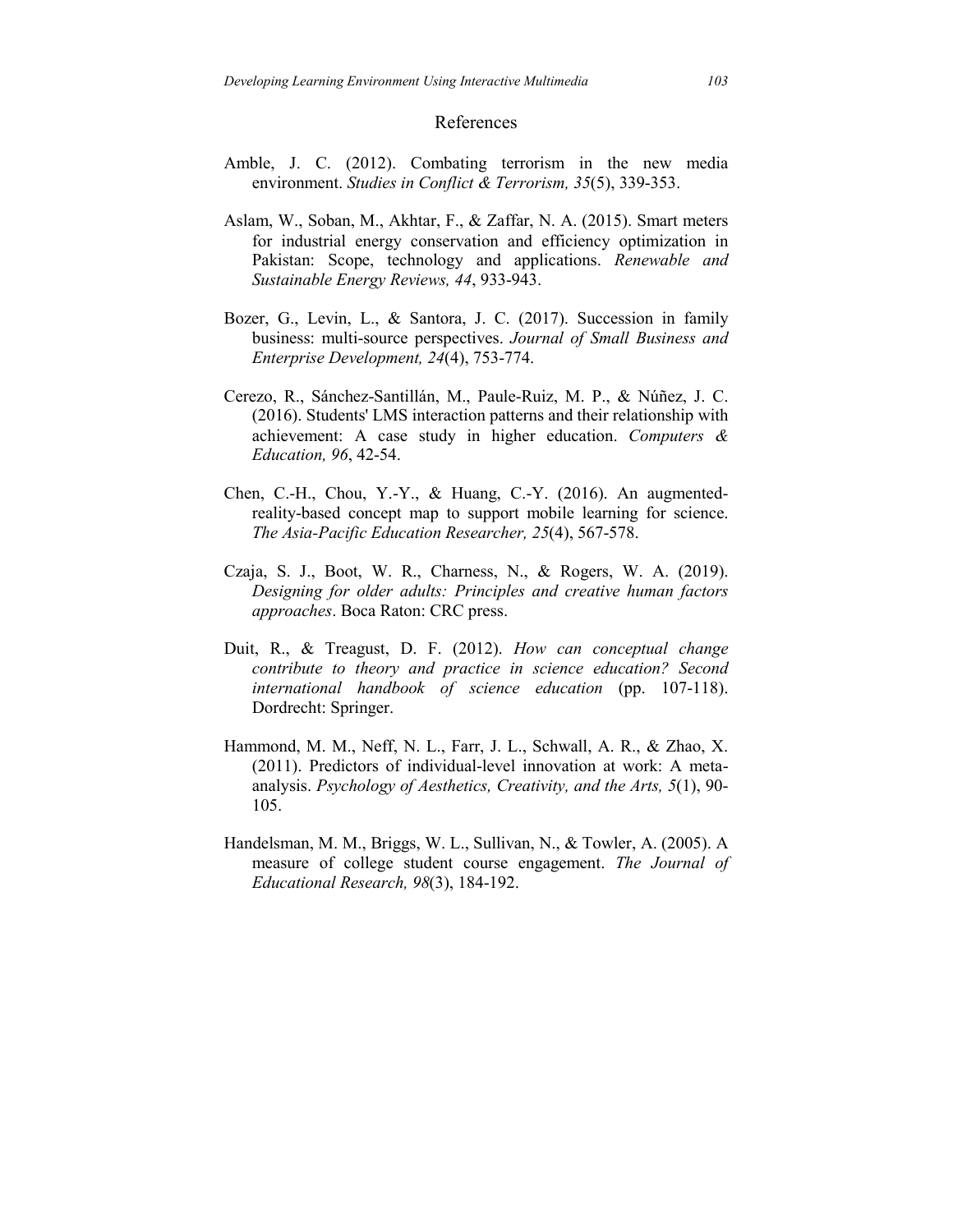- Hood, C. (2007). Intellectual obsolescence and intellectual makeovers: Reflections on the tools of government after two decades. *Governance, 20*(1), 127-144.
- Jo, I., Park, Y., & Lee, H. (2017). Three interaction patterns on asynchronous online discussion behaviours: A methodological comparison. *Journal of Computer Assisted Learning, 33*(2), 106-122.
- Johnson, J. (2013). *Designing with the mind in mind: simple guide to understanding user interface design guidelines*. Amsterdam: Elsevier.
- Keenaghan, G. (2018). Blending technological, cognitive and social enablers to develop an immersive virtual learning environment for construction engineering education. *Delft University of Technology*. Retrieved from https://research.tudelft.nl/en/publications/blendingtechnological-cognitive-and-social-enablers-to-develop-a
- Khalid, A., & Azeem, M. (2012). Constructivist vs traditional: effective instructional approach in teacher education. *International Journal of Humanities and Social Science, 2*(5), 170-177.
- Kirschner, P. A., Sweller, J., & Clark, R. E. (2006). Why minimal guidance during instruction does not work: An analysis of the failure of constructivist, discovery, problem-based, experiential, and inquiry-based teaching. *Educational psychologist, 41*(2), 75-86.
- Lidwell, W., Holden, K., & Butler, J. (2010). *Universal principles of design, revised and updated: 125 ways to enhance usability, influence perception, increase appeal, make better design decisions, and teach through design*. China: Rockport Pub.
- Liu, P.-L., Chen, C.-J., & Chang, Y.-J. (2010). Effects of a computerassisted concept mapping learning strategy on EFL college students' English reading comprehension. *Computers & Education, 54*(2), 436-445.
- Malta, T. M., Sokolov, A., Gentles, A. J., Burzykowski, T., Poisson, L., Weinstein, J. N., . . . Gevaert, O. (2018). Machine learning identifies stemness features associated with oncogenic dedifferentiation. *Cell, 173*(2), 338-354. e315.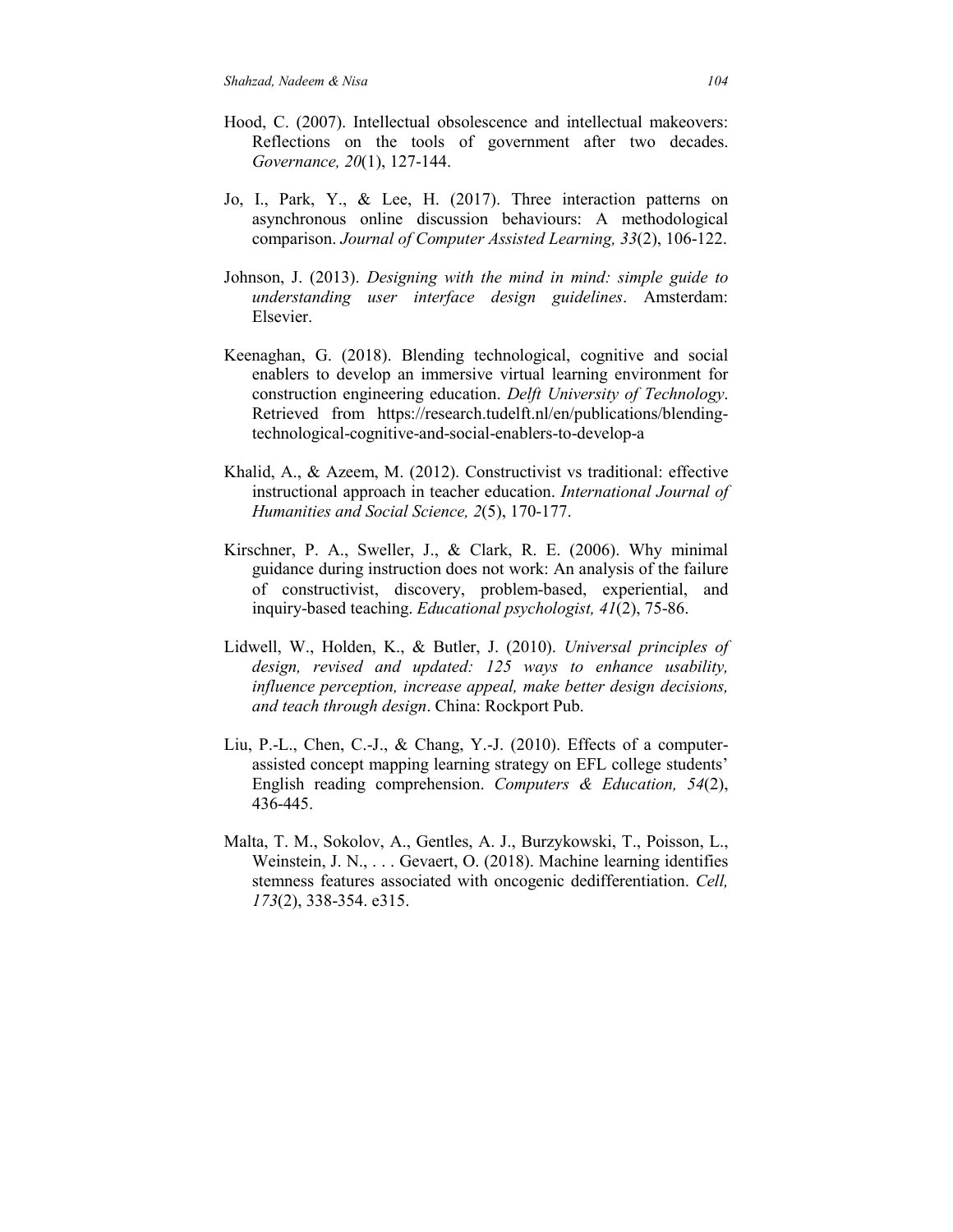- Markham, A. (2012). Fabrication as ethical practice: Qualitative inquiry in ambiguous internet contexts. *Information, Communication & Society, 15*(3), 334-353.
- Masood, M., & Afsar, B. (2017). Transformational leadership and innovative work behavior among nursing staff. *Nursing inquiry, 24*(4), e12188.
- Merchant, Z., Goetz, E. T., Cifuentes, L., Keeney-Kennicutt, W., & Davis, T. J. (2014). Effectiveness of virtual reality-based instruction on students' learning outcomes in K-12 and higher education: A meta-analysis. *Computers & Education, 70*, 29-40.
- Merrill, B., & West, L. (2009). *Using biographical methods in social research*: Sage.
- Naz, S. (2015). *Moderating Effects Of Personality Traits On Emotional Intelligence And Cognitive Styles Of University Students* [Dissertation]. Univeristy Of Peshawar. Retrieved from http://prr.hec.gov.pk/jspui/bitstream/123456789/8090/1/Sumaira%20 Naz%20Psychology%20finalized%20full%20phd%20thesis%20%28 1%29%20%281%29%20%281%29.pdf
- Orcutt, J. M., & Dringus, L. P. (2017). Beyond being there: Practices that establish presence, engage students and influence intellectual curiosity in a structured online learning environment. *Online Learning, 21*(3), 15-35.
- Rahman, A. (2017). *Designing a Dashboard as Geo-Visual Exploration Tool for Origin-Destination Data*. Retrieved from https://webapps.itc.utwente.nl/librarywww/papers\_2017/msc/gfm/rah man.pdf
- Reimers, F., Schleicher, A., Saavedra, J., & Tuominen, S. (2020). Supporting the continuation of teaching and learning during the COVID-19 Pandemic. Rettrived From https://www.oecd.org/education/Supporting-the-continuation-ofteaching-and-learning-during-the-COVID-19-pandemic.pdf
- Richardson, J. C., Maeda, Y., Lv, J., & Caskurlu, S. (2017). Social presence in relation to students' satisfaction and learning in the